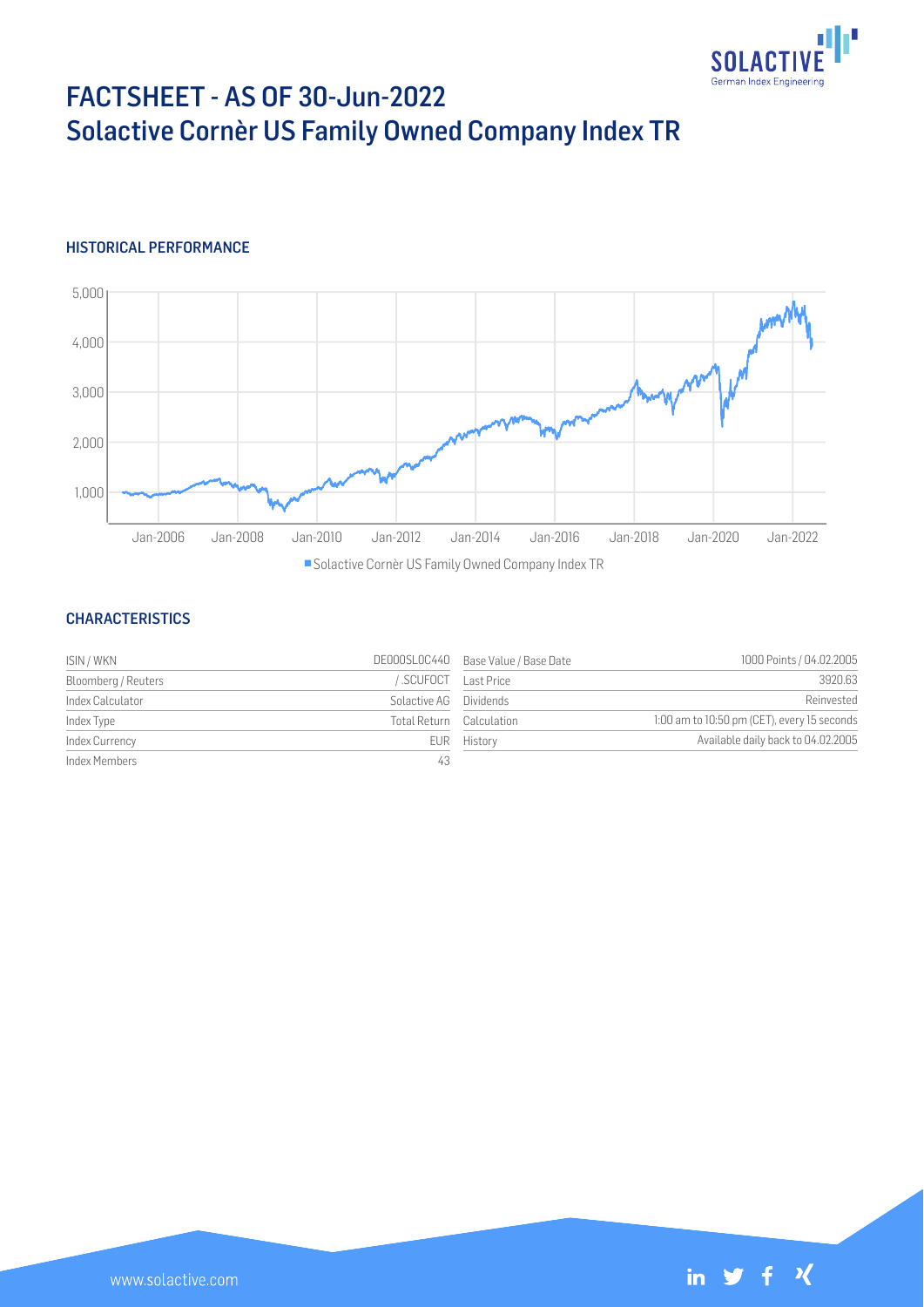

# **STATISTICS**

| EUR                | 30D        | 90D        | 180D       | 360D                  | YTD        | Since Inception       |
|--------------------|------------|------------|------------|-----------------------|------------|-----------------------|
| Performance        | $-10.37\%$ | $-15.09\%$ | $-16.54%$  | $-12.78%$             | -16.54%    | 292.06%               |
| Performance (p.a.) |            |            |            |                       |            | 8.17%                 |
| Volatility (p.a.)  | 27.12%     | 25.81%     | 22.00%     | 18.01%                | 21.93%     | 18.16%                |
| High               | 4388.33    | 4729.47    | 4814.88    | 4814.88               | 4814.88    | 4814.88               |
| Low                | 3856.48    | 3856.48    | 3856.48    | 3856.48               | 3856.48    | 611.46                |
| Sharpe Ratio*      | $-2.69$    | $-1.86$    | $-1.37$    | $-0.69$               | $-1.37$    | 0.48                  |
| Max. Drawdown      | $-12.12\%$ | $-18.46\%$ | $-19.90\%$ | $-19.90\%$            | $-19.90\%$ | $-51.94%$             |
| VaR 95 \ 99        |            |            |            | $-32.9\%$ \ $-63.9\%$ |            | $-27.3\%$ \ $-55.6\%$ |
| CVaR 95 \ 99       |            |            |            | $-47.4\%$ \ $-75.1\%$ |            | $-45.6\%$ \ $-77.5\%$ |

\* Up to 31 December 2021, ex-post Sharpe ratios use as input for the risk free rate term the London Inter-Bank Offered rates in the respective currencies of the index and at a term equal to the observation period. From 3 J 2022 onwards, Sharpe ratios will be / are calculated using as reference risk free rate input the overnight replacement rate for these currencies, namely SONIA (for GBP), SOFR (for USD) and EURIBOR Overnight (for EUR).





### COMPOSITION BY COUNTRIES



# TOP COMPONENTS AS OF 30-Jun-2022

| Company                       | Ticker                 | Country | Currency   | Index Weight (%) |
|-------------------------------|------------------------|---------|------------|------------------|
| COMCAST CORP-CLASS A          | <b>CMCSA UW Equity</b> | US      | <b>USD</b> | 10.93%           |
| NIKE INC                      | NKE UN Equity          | US      | <b>USD</b> | 9.97%            |
| BERKSHIRE HATHAWAY INC-CLB    | <b>BRK/B UN Equity</b> | US      | <b>USD</b> | 9.54%            |
| WAI MART INC                  | <b>WMT UN Equity</b>   | US      | <b>USD</b> | 9.05%            |
| ESTEE LAUDER COMPANIES INC    | EL UN Equity           | US      | <b>USD</b> | 8.02%            |
| FORD MOTOR CO                 | F UN Equity            | US      | <b>USD</b> | 5.89%            |
| MARRIOTT INTERNATIONAL -CLA   | MAR UW Equity          | US      | <b>USD</b> | 5.74%            |
| CONSTELLATION BRANDS INC CL A | <b>STZ UN Equity</b>   | US      | <b>USD</b> | 4.79%            |
| DELL TECHNOLOGIES INC - C     | <b>DELL UN Equity</b>  | US      | <b>USD</b> | 3.36%            |
| TYSON FOODS INC               | <b>TSN UN Equity</b>   | US      | <b>USD</b> | 3.27%            |